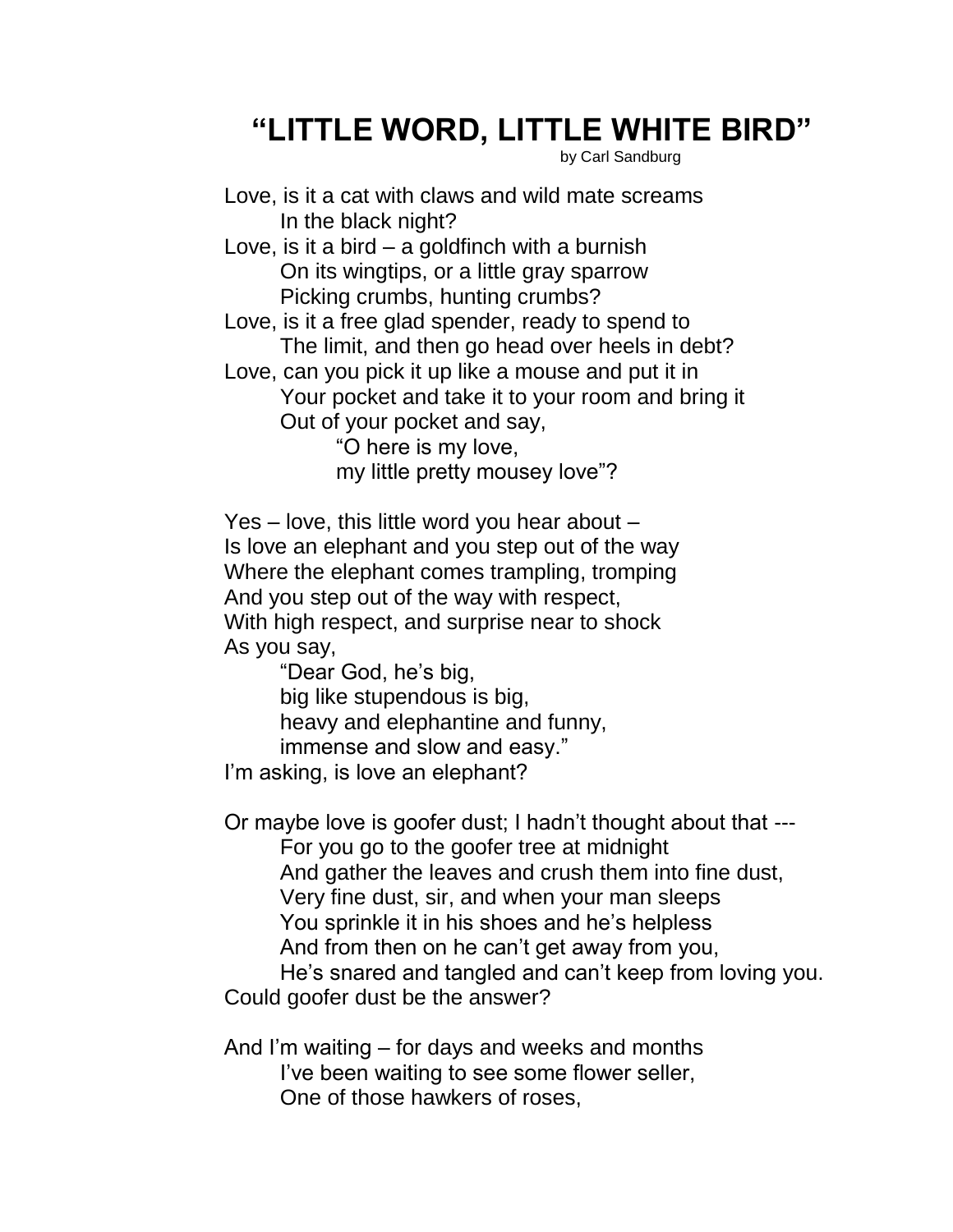I've been waiting to hear one of them calling, "A cabbage with every rose, a good sweet cabbage with every rose, a head of cabbage with every single lovely rose." And any time and any day I hear a flower seller so calling I shall be quick and I shall buy Two roses and two cabbages, The roses for my lover And the cabbages for little luckless me. And it won't help any, it won't get us anywhere, It won't wipe away what has been Nor hold off what is to be, If you hear me saying Love is a little white bird And the flight of it so fast You can't see it And you know it's there Only by the faint whirr of its wings And the hush song coming so low to your ears You fear it might be silence And you listen keen and you listen long And you know it's more than silence For you get the hush song so lovely It hurts and cuts into your heart And what you want is to give more than you can get And you'd like to write it but it can't be written And you'd like to sing it but you don't dare try Because the little white bird sings it better than you can So you listen and while you listen you pray And after you pray you meditate, then pray more And one day it's as though a great slow wind Had washed you clean and strong inside and out And the little white bird's hush song Telling you nothing can harm you, Unless you change yourself into a thing of harm

Nothing can harm you.

The little white bird is my candidate. Ladies and gentlemen, I give you